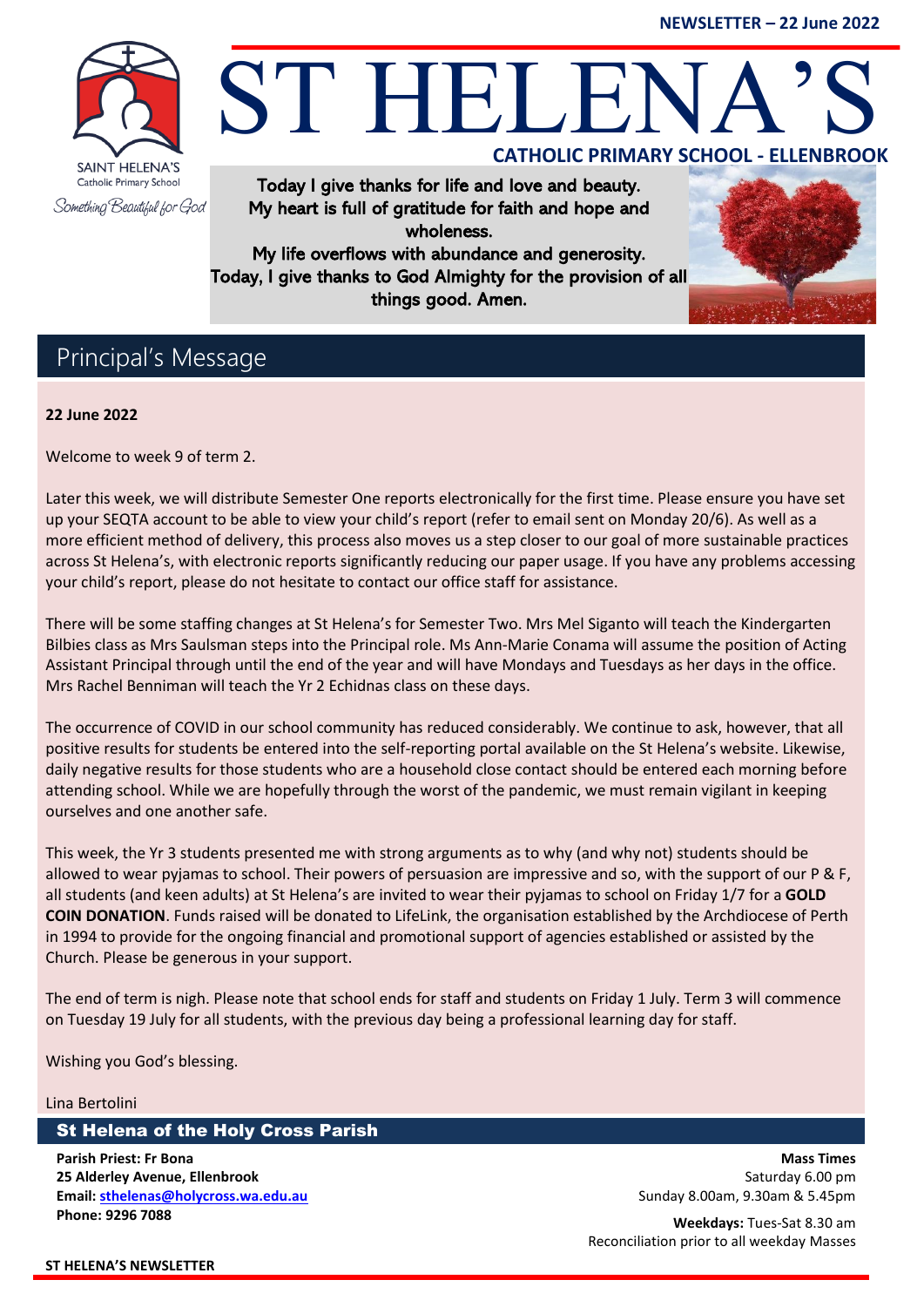## **Connie's Corner**

**Connie was feeling a little bit off colour last week and unfortunately had to take 2 trips to the vet. Thankfully she has recovered but is now on a restricted diet. So, a friendly reminder has gone out to the whole school that we need to ensure we put our rubbish in the bin so that Connie doesn't sneak any unnecessary snacks.** 





## **Kindergarten Enrolments 2023**

We are currently taking enrolments for **Kindergarten 2023**. If your child was born between  $1<sup>st</sup>$  July 2018 & 30<sup>th</sup> June 2019, they are eligible to commence Kindergarten in 2023.

# **Positions are filling fast!**

Please contact the school at [admin@sthelenas.wa.edu.au](mailto:admin@sthelenas.wa.edu.au) for further information or to have an enrolment pack emailed to you.

### **2023 St Helena's Netball Coordinator EOI**

St Helena's Catholic Primary School Netball Club is seeking a Coordinator to keep the netball club in operation for the 2023 winter season. We are looking for someone who is passionate about netball and committed to developing the players' and coaches' netball skills. For further information or to submit an expression of interest please forward an email to [shcps.netball@gmail.com.](mailto:shcps.netball@gmail.com)

#### **SEQTA Engage**

This week, you should have received an email regarding setting up SEQTA Engage. This will be how you access your child's Semester 1 report. Please check your junk and spam folders if you did not receive the email in your inbox.

| <b>School Calendar Important Dates</b>                     |                                                                           |
|------------------------------------------------------------|---------------------------------------------------------------------------|
| Thursday 23 <sup>rd</sup> - Thursday 30 <sup>th</sup> June | Mini Vinnies Winter Appeal                                                |
| Thursday 23 <sup>rd</sup> June                             | Yr 6 Winter Carnival                                                      |
| Friday 24 <sup>th</sup> June                               | Assembly - Yr 3 Magpies @8.30am                                           |
| Monday $27th$ June – Friday $1st$ July                     | <b>NAIDOC Week</b>                                                        |
| Tuesday 28 <sup>th</sup> June                              | Faction Cross Country Carnival PP - Yr 6                                  |
| Thursday 30 <sup>th</sup> June                             | <b>NAIDOC Week Liturgy</b>                                                |
| Friday 1 <sup>st</sup> July                                | PJ Day (Gold coin donation)<br>End of Term Liturgy @ 9am<br>End of Term 2 |
| 2 <sup>nd</sup> July -17 <sup>th</sup> July                | <b>School Holidays</b>                                                    |
| Monday 18 <sup>th</sup> July                               | <b>Pupil Free Day</b>                                                     |
| Tuesday 19 <sup>th</sup> July                              | Term 3 Starts                                                             |
|                                                            |                                                                           |

**Please access the [Parent Hub](https://sthelenas.wa.edu.au/parent-hub/) on our school website for up-to-date calendar information.**